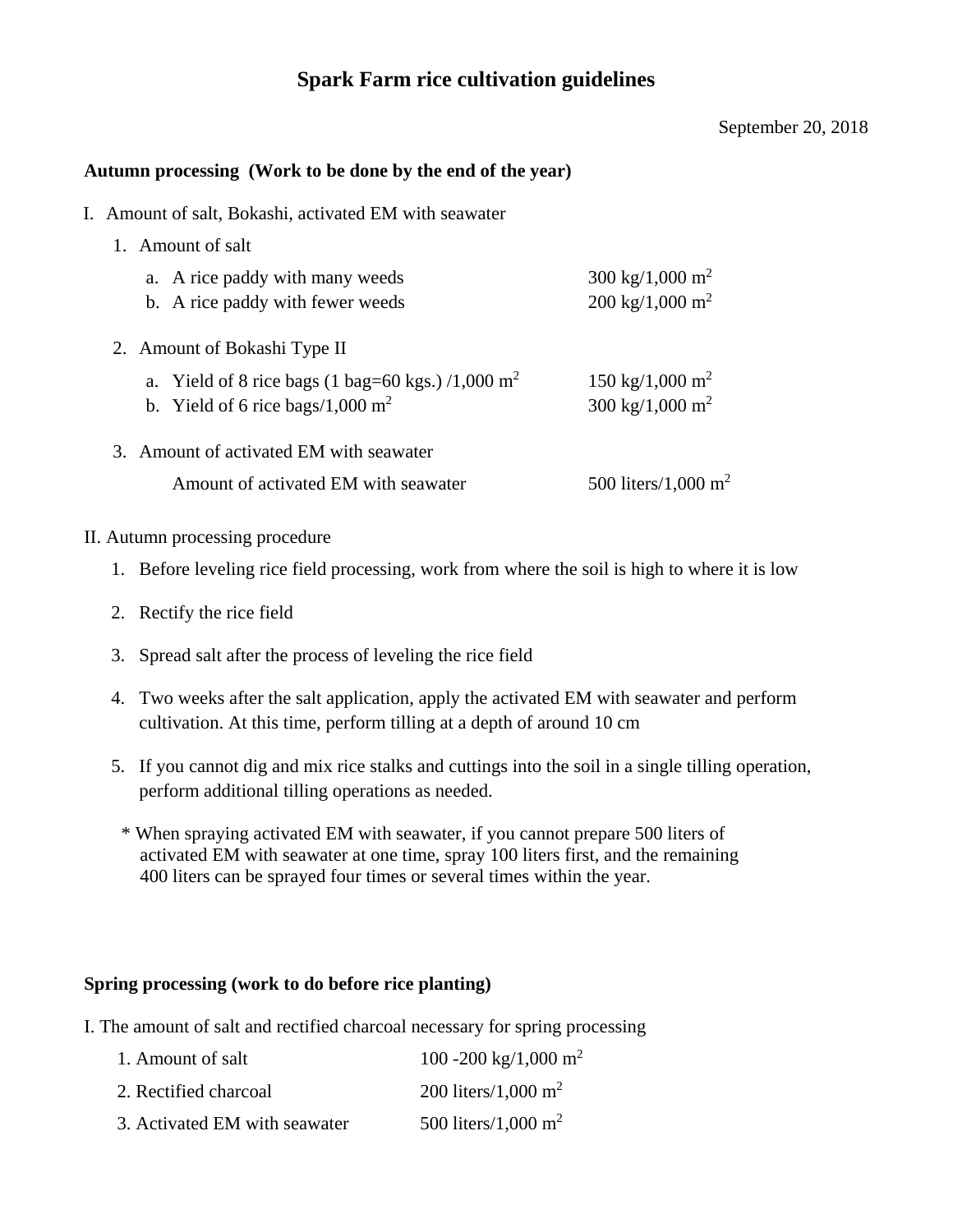## II. Spring processing procedure

- 1. Apply 2001iters/1,000  $m^2$  of rectified charcoal by January to mid March and perform tilling.
- 2. Perform rough puddling of the soil one week before the scheduled soil puddling day.
- 3. Perform rough puddling of the soil by calculating back about nine days from the scheduled date of rice planting.
- 4. After puddling soil, drain the water and spread  $100-200 \text{ kg}/1,000 \text{ m}^2$  of salt next day
- 5. After applying the salt, put water on the next day
- 6. Planting rice will be done about one week after salt application. During this time, spray Activated EM with seawater 500 liters/1,000  $m<sup>2</sup>$
- \* When spraying activated EM with seawater, if you cannot prepare 500 liters of activated EM with seawater at one time, spray 100 liters first, and the remaining 400 liters can be sprayed by the time of planting rice.

## **Work to be done by spring processing**

## **I. The case of rice cultivation in abandoned cropland**

- 1. In case of a rice field covered by weeds
	- a. When a tractor can be available at MC

・Attach a hammer knife (machine to grind weeds) to the tractor and cut weeds into pieces. (Hammer knife is one of the rental items from the Agricultural Department. Consult the Agricultural Department for installation)

- b. When a tractor is not available at MC
	- ・Cut off weeds with a weeding machine
	- ・Dry the cut weeds and use them as rectified ash
- 2. Field after weed treatment (EM Bokashi Type II and spreading salt)
	- a. As soon as possible, perform EM tillage operation of the rice field by spreading  $150 \text{ kg}/1,000 \text{ m}^2$  EM Bokashi Type II
	- b. Conduct this carefully so that organic substances such as rice stalks and weeds will not remain on the surface of the soil. Perform tilling several times before spring processing begins.